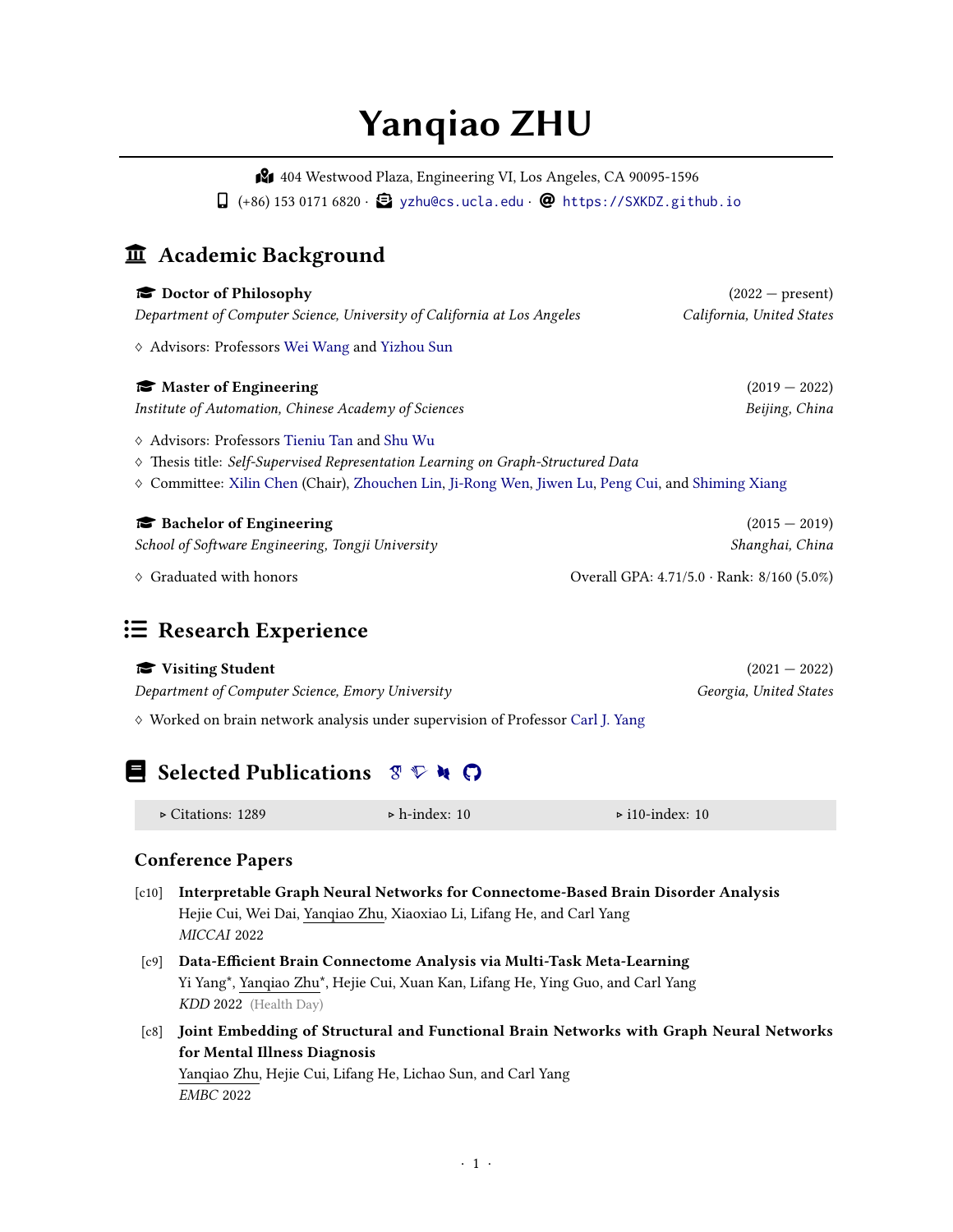- [c7] **Structure-Enhanced Heterogeneous Graph Contrastive Learning** Yanqiao Zhu\*, Yichen Xu\*, Hejie Cui, Carl Yang, Qiang Liu, and Shu Wu *SDM* 2022
- [c6] **An Empirical Study of Graph Contrastive Learning** Yanqiao Zhu, Yichen Xu, Qiang Liu, and Shu Wu *NeurIPS* 2021 (Datasets and Benchmarks)
- [c5] **Disentangled Self-Attentive Neural Networks for Click-Through Rate Prediction** Yichen Xu\*, Yanqiao Zhu\*, Feng Yu, Qiang Liu, and Shu Wu *CIKM* 2021 (Short Paper)
- [c4] **Mining Latent Structures for Multimedia Recommendation** Jinghao Zhang\*, Yanqiao Zhu\*, Qiang Liu, Shu Wu, Shuhui Wang, and Liang Wang *ACM Multimedia* 2021 (Oral Presentation)
- [c3] **Graph Contrastive Learning with Adaptive Augmentation** Yanqiao Zhu\*, Yichen Xu\*, Feng Yu, Qiang Liu, Shu Wu, and Liang Wang *WWW* 2021
- [c2] **TAGNN: Target Attentive Graph Neural Networks for Session-based Recommendation** Feng Yu\*, Yanqiao Zhu\*, Qiang Liu, Shu Wu, Liang Wang, and Tieniu Tan *SIGIR* 2020 (Short Paper)
- [c1] **Session-based Recommendation with Graph Neural Networks** Shu Wu, Yuyuan Tang, Yanqiao Zhu, Liang Wang, Xing Xie, and Tieniu Tan *AAAI* 2019 (Oral Presentation)

### **Journal Papers**

- [j2] **GraphAIR: Graph Representation Learning with Neighborhood Aggregation and Interaction** Fenyu Hu\*, Yanqiao Zhu\*, Shu Wu, Weiran Huang, Liang Wang, and Tieniu Tan *Pattern Recognit.* 112
- [j1] **Active Learning for Wireless IoT Intrusion Detection** Kai Yang, Jie Ren, Yanqiao Zhu, and Weiyi Zhang *IEEE Wirel. Commun.* 25(6)

### **Workshop Papers**

- [w3] **Pre-training Graph Neural Networks for Molecular Representations: Retrospect and Prospect** Jun Xia, Yanqiao Zhu, Yuanqi Du, and Stan Z. Li *AI4Science*@*ICML* 2022
- [w2] **Featurizations Matter: A Multiview Contrastive Learning Approach to Molecular Pretraining** Yanqiao Zhu\*, Dingshuo Chen\*, Yuanqi Du\*, Yingze Wang, Qiang Liu, and Shu Wu *AI4Science*@*ICML* 2022
- [w1] **Deep Graph Contrastive Representation Learning** Yanqiao Zhu\*, Yichen Xu\*, Feng Yu, Qiang Liu, Shu Wu, and Liang Wang *GRL+*@*ICML* 2020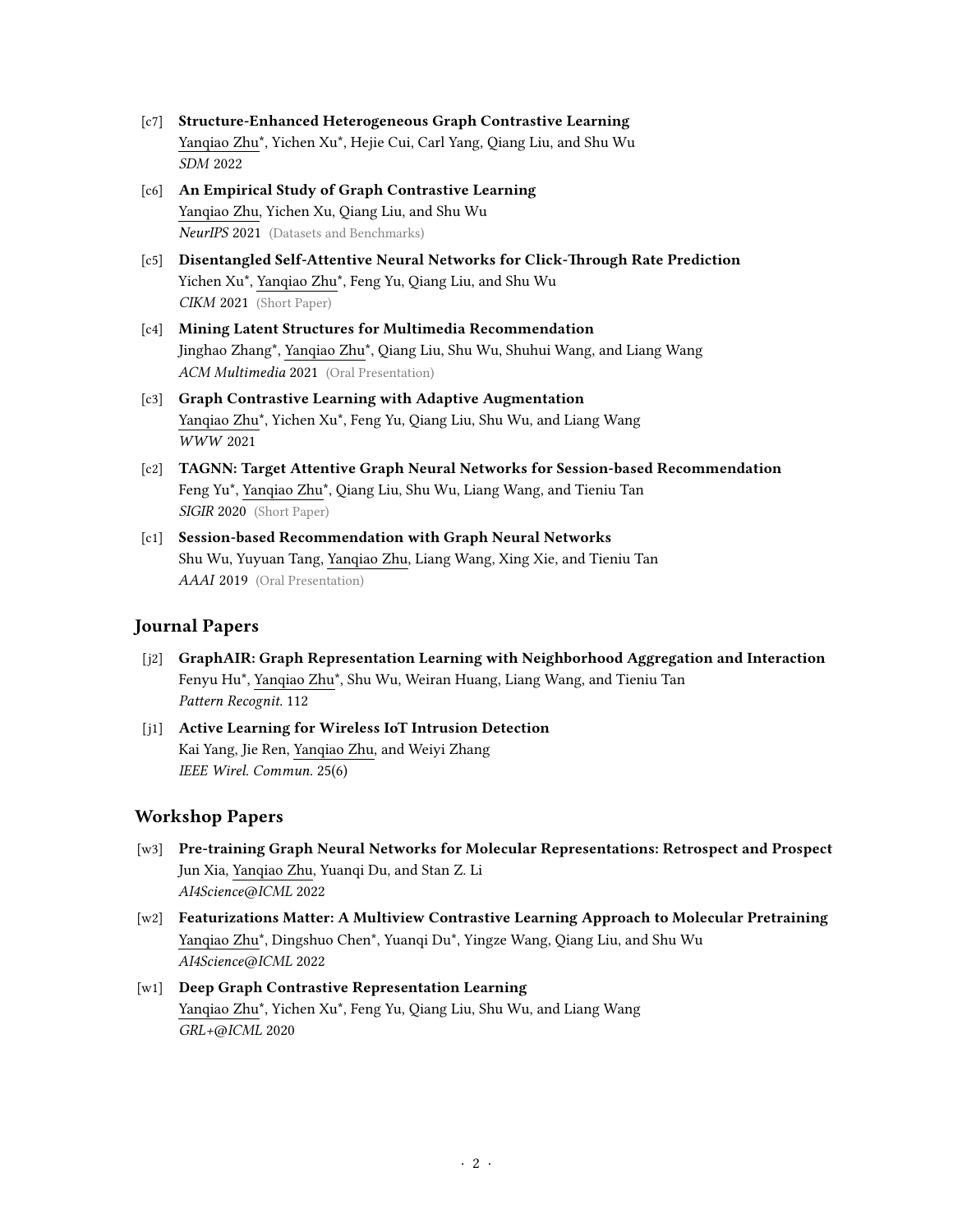### **Preprints**

- [p5] **BrainGB: A Benchmark for Brain Network Analysis with Graph Neural Networks** Hejie Cui, Wei Dai, Yanqiao Zhu, Xuan Kan, Antonio Aodong Chen Gu, Joshua Lukemire, Liang Zhan, Lifang He, Ying Guo, and Carl Yang arXiv: [2204.07054](https://arxiv.org/abs/2204.07054) [q-bio.NC] (Under major revision of TMI)
- [p4] **A Survey on Deep Graph Generation: Methods and Applications** Yanqiao Zhu\*, Yuanqi Du\*, Yinkai Wang\*, Yichen Xu, Jieyu Zhang, Qiang Liu, and Shu Wu arXiv: [2203.06714](https://arxiv.org/abs/2203.06714) [cs.LG]
- [p3] **Latent Structure Mining with Contrastive Modality Fusion for Multimedia Recommendation** Jinghao Zhang, Yanqiao Zhu, Qiang Liu, Mengqi Zhang, Shu Wu, and Liang Wang arXiv: [2111.00678](https://arxiv.org/abs/2111.00678) [cs.IR] (Under major revision of TKDE)
- [p2] **A Survey on Graph Structure Learning: Progress and Opportunities** Yanqiao Zhu, Weizhi Xu, Jinghao Zhang, Yuanqi Du, Jieyu Zhang, Qiang Liu, Carl Yang, and Shu Wu arXiv: [2103.03036](https://arxiv.org/abs/2103.03036) [cs.LG]
- [p1] **Unsupervised Graph Representation Learning with Cluster-Aware Self-Training and Refining** Yanqiao Zhu\*, Yichen Xu\*, Feng Yu, and Shu Wu arXiv: [2009.01674](https://arxiv.org/abs/2009.01674) [cs.LG] (Under major revision of TIST)

# **formal Academic Services**

### **Conference Organizers**

| • Organizing Committee Member, Learning on Graphs Conference (LOG) | 2022 |
|--------------------------------------------------------------------|------|
| • Session Chair, The Web Conference (WWW)                          | 2022 |

#### **Workshop Organizers**

• The 1st International Workshop on (Deep) Neural Networks for Brain Connectome Analysis (BrainNN), in conjunction with IEEE BigData 2022 2022

#### **Program Committee Members of Conferences**

| • Conference on Neural Information Processing Systems (NeurIPS)                            | $2020 - 2022$ |
|--------------------------------------------------------------------------------------------|---------------|
| • ACM SIGKDD Conference on Knowledge Discovery and Data Mining (KDD)                       | 2022          |
| • International Conference on Machine Learning (ICML)                                      | 2021, 2022    |
| • International Conference on Learning Representations (ICLR)                              | 2021, 2022    |
| • The Web Conference (WWW)                                                                 | 2021          |
| • AAAI Conference on Artificial Intelligence (AAAI)                                        | 2021, 2022    |
| • European Conference on Machine Learning and Knowledge Discovery in Databases (ECML-PKDD) |               |
|                                                                                            | 2020, 2021    |

### **Reviewers of Journals**

- IEEE Trans. Pattern Anal. Mach. Intell.
- IEEE Trans. Med. Imaging
- IEEE Trans. Neural Netw. Learn. Syst.
- IEEE Trans. Signal Inf. Process. Netw.
- Inf. Process. Manag.
- Int. J. Intell. Syst.
- Neural Process. Lett.